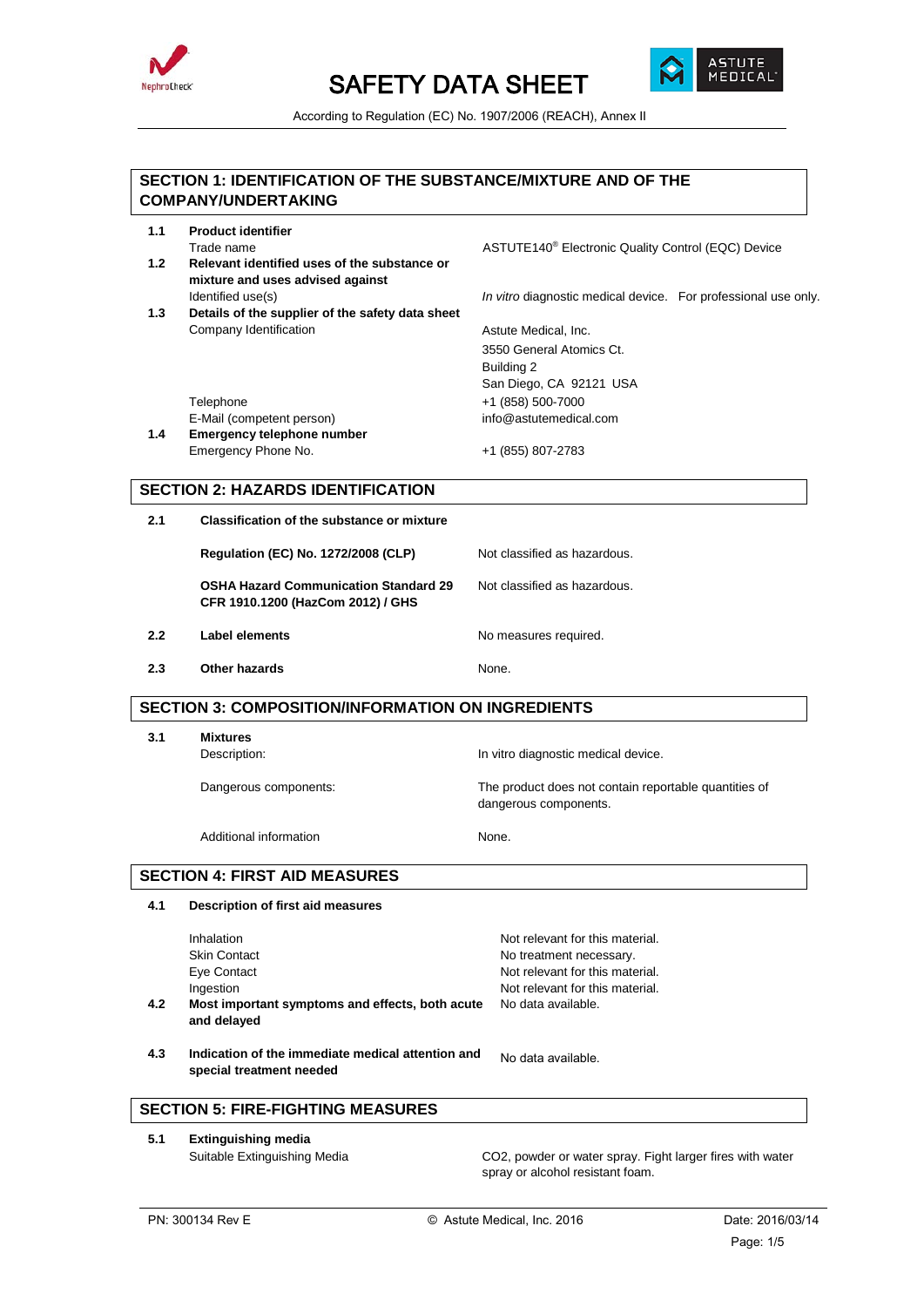



According to Regulation (EC) No. 1907/2006 (REACH), Annex II

- **5.2 Special hazards arising from the substance or mixture**
- 

In case of fire, the following can be released: Carbon oxides (COx), Hazardous fumes. **5.3 Advice for fire-fighters If the summan vertice of the Use fire-extinguishing methods suitable to surrounding** conditions. Wear full protective suit and self-contained breathing aparatus (SCBA) when extinguishing fires.

## **SECTION 6: ACCIDENTAL RELEASE MEASURES**

- **6.1 Personal precautions, protective equipment and emergency procedures** No special requirements. **6.2 Environmental precautions No special requirements. 6.3 Methods and material for containment and cleaning up** Collect material and dispose of as waste according to Section 13. **6.4 Reference to other sections** 8, 13 **SECTION 7: HANDLING AND STORAGE 7.1 Precautions for safe handling The State Avoid contact with skin and eyes.** Keep out of reach of children.
- **7.2 Conditions for safe storage, including any incompatibilities** Store in the original container at 18 to 25°C. **7.3 Specific end use(s)** Use as per instructions for use.

## **SECTION 8: EXPOSURE CONTROLS/PERSONAL PROTECTION**

**8.1 Control parameters**

**8.1.1 Occupational Exposure Limits** The product does not contain any relevant quantities of materials with critical values that have to be monitored at the workplace.

Wash hands before breaks and after work.

| 8.2<br>8.2.1<br>8.2.2 | <b>Exposure controls</b><br>Appropriate engineering controls<br>Personal protection equipment | Not relevant for this material.                                                                         |  |
|-----------------------|-----------------------------------------------------------------------------------------------|---------------------------------------------------------------------------------------------------------|--|
|                       | Eye/face protection                                                                           | Safety Glasses                                                                                          |  |
|                       | Hand protection                                                                               | Disposable gloves.                                                                                      |  |
|                       | Material of gloves:                                                                           | Latex / natural rubber, Nitrile rubber                                                                  |  |
|                       | Penetration time of glove material:                                                           | Gloves resistance is not critical when the product is handled<br>according to the instructions for use. |  |
|                       | Body protection                                                                               | Laboratory coat.                                                                                        |  |
|                       | Respiratory protection                                                                        | Not required under recommended use.                                                                     |  |

**8.2.3 Environmental Exposure Controls** No special measures are required.

## **SECTION 9: PHYSICAL AND CHEMICAL PROPERTIES**

#### **9.1 Information on basic physical and chemical**

**properties** Appearance Solid. **Colour** Black and White. Odour **No. 1999** No. 000 No. 000 No. 000 No. 000 No. 000 No. 000 No. 000 No. 000 No. 000 No. 000 No. 000 No. 000 No. 000 No. 000 No. 000 No. 000 No. 000 No. 000 No. 000 No. 000 No. 000 No. 000 No. 000 No. 000 No. 000 No. 0 Odour Threshold (ppm) No data available. pH (Value) and the contract of the No data available. Melting Point (°C) / Freezing Point (°C) No data available. Boiling point/boiling range (°C): No data available. Flash Point (°C) and the contract of the No data available. Evaporation rate  $(BA = 1)$  No data available. Flammability (solid, gas) No data available. Explosive limit ranges No data available. Vapour Pressure (Pascal) Vapour Pressure (Pascal)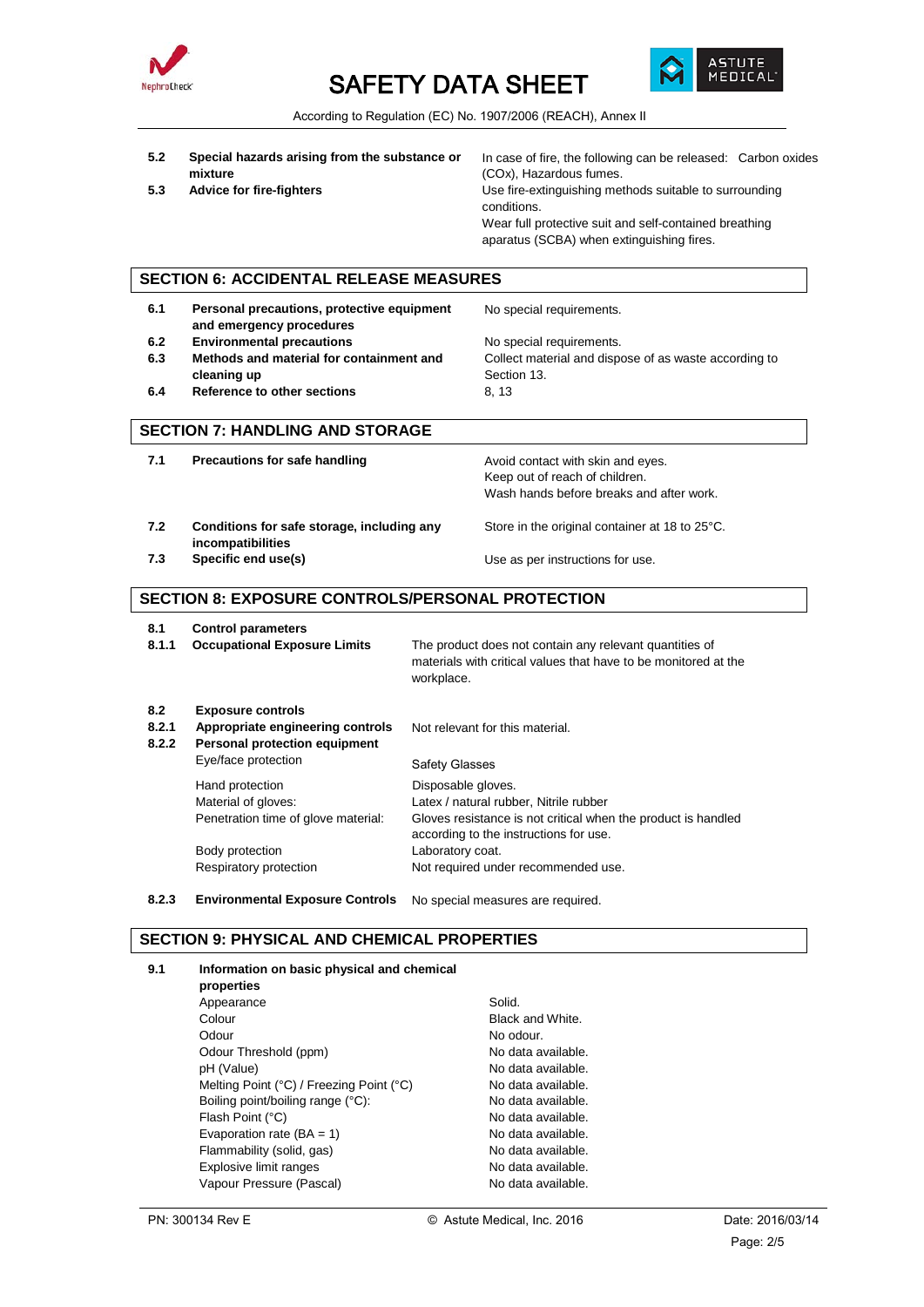



According to Regulation (EC) No. 1907/2006 (REACH), Annex II

Vapour Density (Air=1) No data available. Density (g/ml) No data available. Solubility (Water) No data available. Solubility (Other) No data available. Partition Coefficient (n-Octanol/water) No data available. Auto Ignition Temperature (°C) No data available. Decomposition Temperature (°C) No data available. Viscosity (mPa.s) No data available. Explosive properties Not explosive. Oxidising properties Not oxidising **9.2 Other information Not available** 

storage conditions.

## **SECTION 10: STABILITY AND REACTIVITY**

- **10.1 Reactivity 10.1 Reactivity 10.1 Reactivity**
- **10.2 Chemical stability** The product is stable in accordance with the recommended
- **10.3 Possibility of hazardous reactions** None known. Hazardous polymerisation will not occur.
- **10.4 Conditions to avoid Conditions of the Conditions of the Conditions of the Conditions of the Conditions of No<br>
<b>10.5 Incompatible materials** Conditions of No. da
- **Incompatible materials** No data available.
- **10.6 Hazardous Decomposition Product(s)** No data available.

## **SECTION 11: TOXICOLOGICAL INFORMATION**

#### **11.1 Information on toxicological effects**

#### **11.1.2 Mixtures**

|      | Acute toxicity                     | No data available                           |
|------|------------------------------------|---------------------------------------------|
|      | Skin corrosion/irritation          | No data available                           |
|      | Serious eye damage/irritation      | No data available                           |
|      | Respiratory/skin sensitization     | No data available                           |
|      | Germ cell mutagenicity             | No data available                           |
|      | Carcinogenicity                    | No data available                           |
|      | Reproductive toxicity              | No data available                           |
|      | STOT-single exposure               | No data available                           |
|      | STOT-repeated exposure             | No data available                           |
|      | Aspiration hazard                  | No data available                           |
|      | <b>Health Effects and Symptoms</b> |                                             |
|      | <b>Skin Contact</b>                | No significant harmful effects anticipated. |
|      | Eye Contact                        | No significant harmful effects anticipated. |
|      | Ingestion                          | No significant harmful effects anticipated. |
| 11.2 | <b>Other information</b>           | No data available.                          |

#### **SECTION 12: ECOLOGICAL INFORMATION**

| 12.1 | Toxicity                                  | The product does not contain significant quantities of<br>ingredients that are environmentally toxic. |
|------|-------------------------------------------|-------------------------------------------------------------------------------------------------------|
| 12.2 | Persistence and degradability             | The device contains plastic and other components that are<br>not readily degradable.                  |
| 12.3 | <b>Bioaccumulative potential</b>          | No data available.                                                                                    |
| 12.4 | <b>Mobility in soil</b>                   | No data available.                                                                                    |
| 12.5 | <b>Results of PBT and vPvB assessment</b> | No data available.                                                                                    |
| 12.6 | Other adverse effects                     | No data available.                                                                                    |
|      |                                           |                                                                                                       |

# **SECTION 13: DISPOSAL CONSIDERATIONS**

**13.1 Waste treatment methods**

Chemical residues and remains should be routinely handled as special waste. This must be disposed of in compliance with anti-pollution and other laws of the country concerned.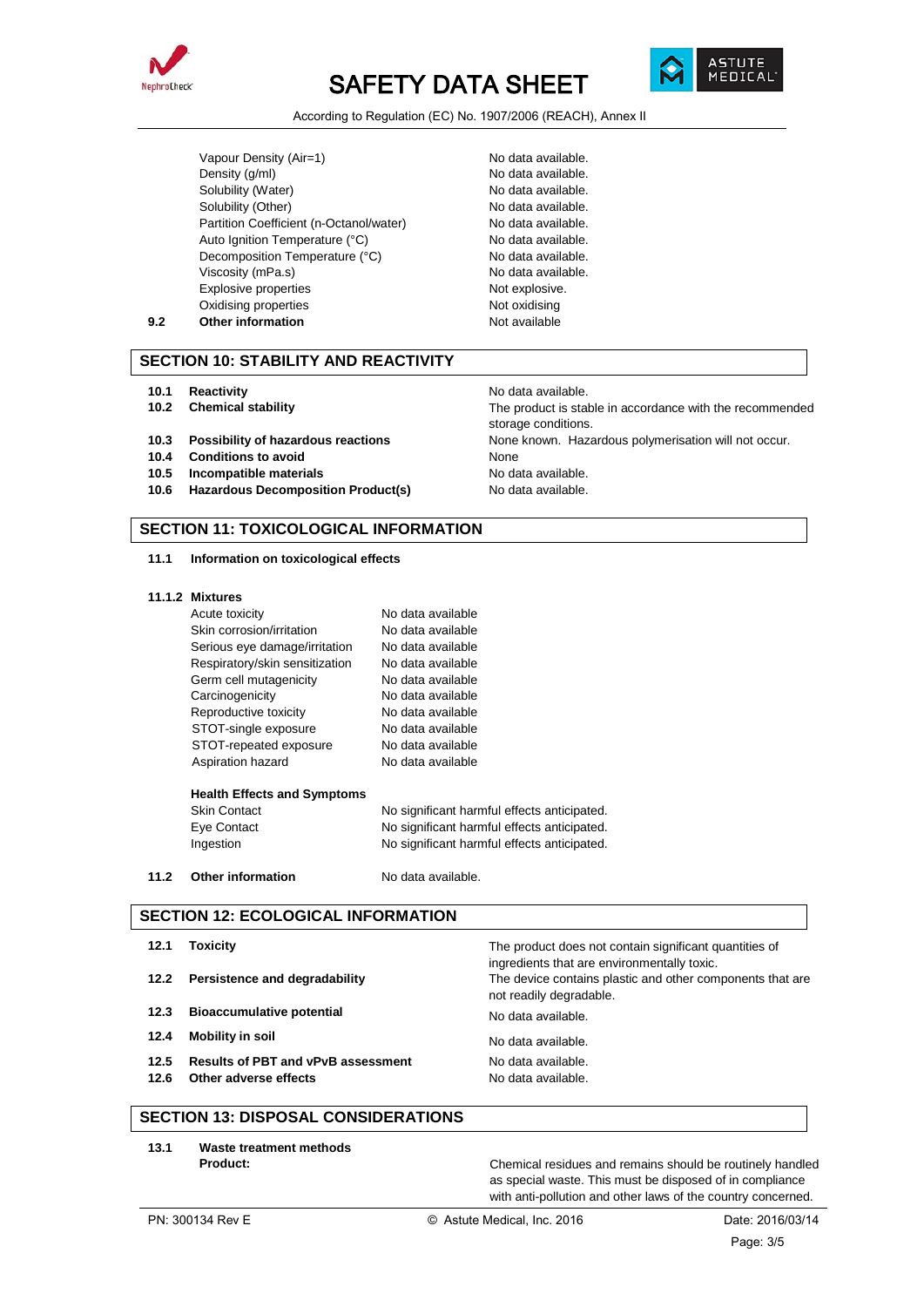



According to Regulation (EC) No. 1907/2006 (REACH), Annex II

To ensure compliance we recommend that you contact the relevant (local) authorities and/or an approved wastedisposal company for information.

European waste catalogue: 18 01 07.

**Packaging: Packaging: Packaging: Disposal should be in accordance with local, state or** national legislation. Packaging materials may be recycled. Contact your local service providers for further information.

## **SECTION 14: TRANSPORT INFORMATION**

- **14.1 UN number** Not applicable.
- **14.2 UN Proper Shipping Name** Not applicable.
- 
- **14.4 Packing Group Not applicable.** Not applicable.
- **14.5 Environmental hazards Not applicable.**
- **14.6 Special precautions for user** Not applicable.

**Carcinogen listings**

**14.7 Transport in bulk according to Annex II of MARPOL73/78 and the IBC Code** Not applicable.

**14.3 Transport hazard class(es)** Not classified as dangerous for transport.

### **SECTION 15: REGULATORY INFORMATION**

**15.1 Safety, health and environmental regulations/legislation specific for the substance or mixture**

In Vitro diagnostics medical devices directive 98/79/EC. OSHA Hazard Communication Standard 29 CFR 1910.1200 Consumer Product Safety Regulations 16 CFR 1600 IVD Product Labelling 21 CFR 809

IARC: INCONSERVIATION IN THE INCONSERVIATION IN THE INCONSERVIATION IN THE INCONSERVIATION IN THE INCONSERVIATION IN THE INCONSERVIATION IN THE INCONSERVIATION IN THE INCONSERVIATION IN THE INCONSERVIATION IN THE INCONSERV None of the ingredients is listed. ACGIH:  $\blacksquare$  None of the ingredients is listed. OSHA: None of the ingredients is listed. EPA: None of the ingredients is listed.

Chemicals known to cause cancer: None of the ingredients is listed. Chemicals known to cause reproductive toxicity: None of the ingredients is listed.

Section 355 (extremely hazardous substances): None of the ingredients is listed. Section 313 (specific toxic chemical listings): None of the ingredients is listed.

**15.2 Chemical Safety Assessment** Not applicable.

**Californian Proposition 65**

#### **SECTION 16: OTHER INFORMATION**

#### **References:**

Raw safety data sheets.

# **Additional Information**

**SARA**

| Reason for update:<br>Supersedes: |            | <b>SDS Compliance</b>     |
|-----------------------------------|------------|---------------------------|
|                                   |            | PN: 300134 Rev D          |
| Prepared by:                      | Johnny Lim | Email: Johnny@occserv.com |

To the best of our knowledge, the information contained herein is accurate. However, neither the above named supplier nor any of its subsidiaries assumes any liability whatsoever for the accuracy or completeness of the information contained herein. Final determination of suitability of any material is the sole responsibility of the user. All